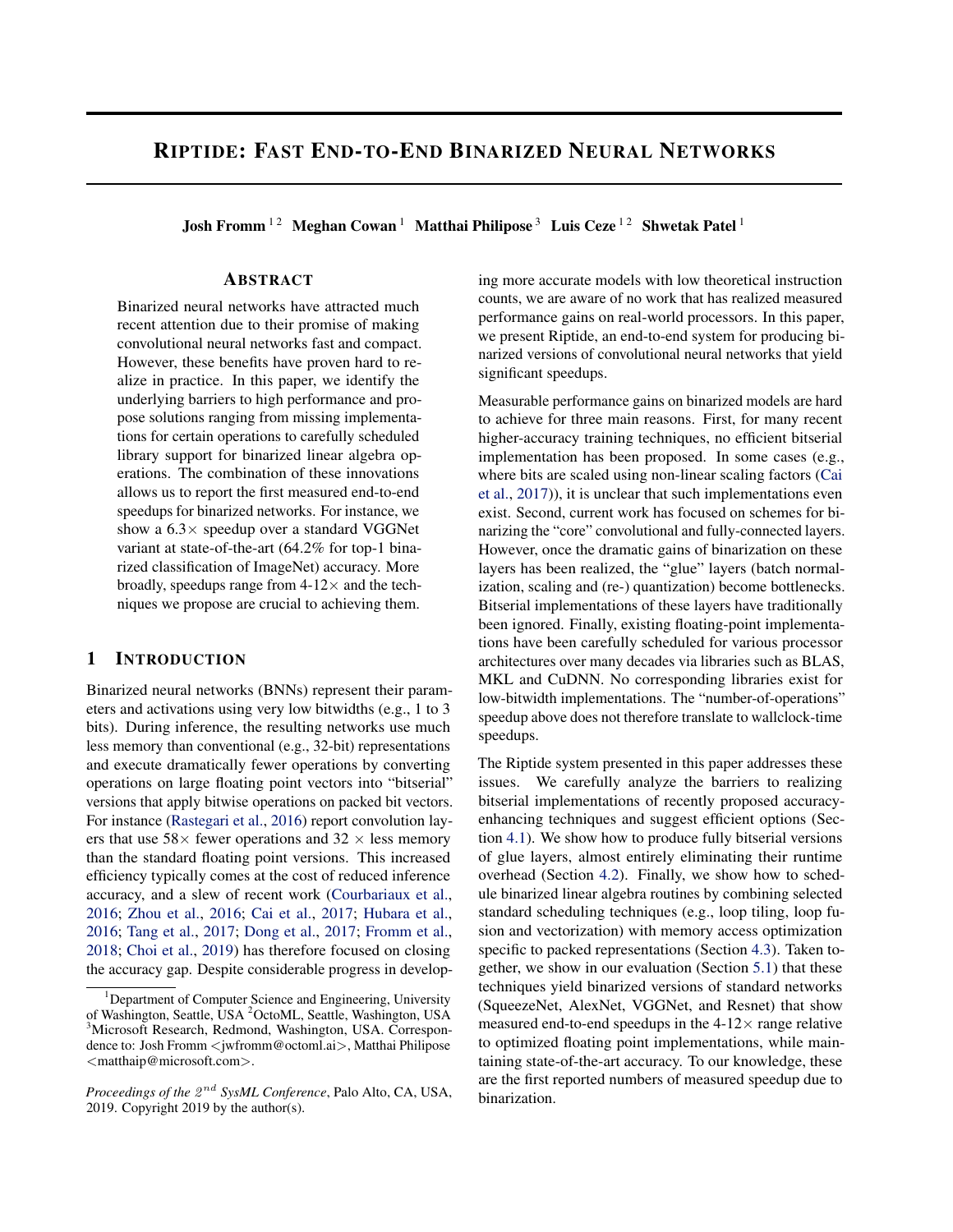<span id="page-1-0"></span>Algorithm 1 Typical CNN forward propagation. Lines marked  $\star$  are glue layers that use floating point arithmetic.

1: **Input:** Image  $X$ , network with  $L$  convolutional layers. 2:  $c_0 = \text{Conv}(X)$  {Input layer block.} 3:  $a_0 = \text{BatchNorm}(c_0)$ 4: for  $k = 1$  to  $L$  do 5:  $HWC = \text{shape}(a_{k-1})$  and  $KKFC = \text{shape}(L_k)$ 6:  $c_k = \text{Conv}(a_{k-1}) \{KKFHWC \text{ ops.}\}$ 7:  $p_k$  = Pooling( $c_k$ ) {HWF ops.} 8:  $b_k = \star \text{BatchNorm}(p_k) \{4HWF \text{ ops.}\}$ 9:  $a_k =$  Activate( $b_k$ ) {HWF ops.} 10: end for 11:  $Y = \text{Dense}(a_L)$ 12: **Def. of Conv**, input A with F filters  $W$ , size  $KKC$ . 13: for  $i = 0$  to  $K$ ,  $j = 0$  to  $K$  do 14: for  $c = 0$  to  $C$  do 15:  $c_{hwf}$  +=  $A[h + i][w + j][c] * W_f[i][j][c]$ 16: end for 17: end for

## 2 BACKGROUND AND RELATED WORK

#### 2.1 Conventional Convolutional Networks

Algorithm 1 describes how a typical convolutional network processes an input image  $X$ . An initial convolution (line 2) extracts features from the color channels of  $X$ , then a stack of  $L$  convolutions (lines 4-10) is applied to progressively parse the activations of the previous layer into an embedding. An output dense layer (line 11) processes the embeddings to generate probabilities of what class the input image represents. Surrounding each convolution are intermediate "glue" layers (lines 7, 8, and 9) that apply some preprocessing to prepare the activation tensor for the next convolution. The number of operations in the network is completely dominated by the convolution layers, which are approximately KKC times (which is often two orders of magnitude) more operations than any glue layer. Noting the high concentration of operations in convolutions, many researchers have explored methods that optimize convolution to yield networks with superior inference times.

#### 2.2 Binary Convolutional Networks

First introduced by [Courbariaux et al.](#page-10-0) [\(2016\)](#page-10-0), network binarization attempts to optimize networks by replacing full precision convolutions with the more efficient "bitserial" convolutions described in Algorithm 2. In a binary network, both weights and activations of the network are quantized to a single bit representing +1 or -1 ( $q = sign(x)$ ). Not only does this give an immediate benefit of reducing the memory footprint of the model by  $32\times$ , it also allows a xnorAlgorithm 2 Convolution block that replaces line 6 in Algorithm 1 for an  $N$ -bit binary network.

- 1: **Input:** Activation tensor  $x$ .
- 2:  $q = \star$ Quantize $(x)$  {At least 5HWC ops.}
- 3:  $b = \text{BitPack}(q)$  {At least 3HWC ops.}
- 4:  $c = \text{BitserialConv}(b) \left\{ \frac{NKKFHWC}{43} \text{ ops.} \right\}$
- 5:  $f = \star$ Dequantize(c) {4HWF ops.}
- 6:  $y = \star WeightScale(f)$  {HWF ops.}
- 7: **Definition of BitserialConv** with  $F$  size  $K$  kernels on input  $Q$ , a set of  $N$  int64 bit packed tensors with original size  $HWC$ .

8: for 
$$
n = 0
$$
 to  $N$ ,  $i = 0$  to  $K$ ,  $j = 0$  to  $K$  do

9: for  $c=0$  to  $\frac{C}{64}$  do

10:  $x_{hwf} = Q_n[h + i][w + j][c] \otimes W_f[i][j][c]$ 

- 11:  $y_{hwf}$  +=  $2^n$ popc $(x_{hwf})$
- 12: end for
- 13: end for
- 14:  $y_{hwf} = 2y_{hwf} KKC$

popcount operation (lines 10-11) to replace floating point multiply-accumulate. By packing bits into a larger datatype such as Int64 using Equation 1 (line 3), the amount of operations (and the theoretical runtime) in the inner loop of a bitserial convolution reduces from 2C to  $\frac{3C}{64}$ , a reduction of  $43\times$ .

$$
b_{i,n} = \sum_{j=0,n=0}^{63,N-1} (Q_{64i+j} \wedge n) \ll (j-n) \tag{1}
$$

The use of bitserial convolution requires additional glue layers (lines 2, 5, and 6). Because BatchNorm [\(Ioffe &](#page-10-0) [Szegedy,](#page-10-0) [2015\)](#page-10-0), which normalizes and centers activations, is used ubiquitously in binary networks, the integer output of a bitserial convolution must be converted to floating point (line 5) then converted back to integer for the next layer and rounded into  $2^N$  bins, where N is the number of quantization bits used (line 2). Although the total number of operations spent in glue layers (8HWC + 9HWF) is sizeable relative to the bitserial convolution  $(\frac{KKFHWC}{43})$  for typical model dimensions, their impact on runtime has not been well examined.

## 2.3 Binary Accuracy Improvement Techniques

Although 1-bit binary models promise significant performance benefits, the accuracy they have been shown capable of achieving on challenging datasets like ImageNet has been underwhelming. For example, the AlexNet [\(Krizhevsky](#page-10-0) [et al.,](#page-10-0) [2012\)](#page-10-0) based BNN used by [Courbariaux et al.](#page-10-0) [\(2016\)](#page-10-0) was only able to reach a top-1 accuracy of 27.9% when trained on ImageNet compared to the full precision model's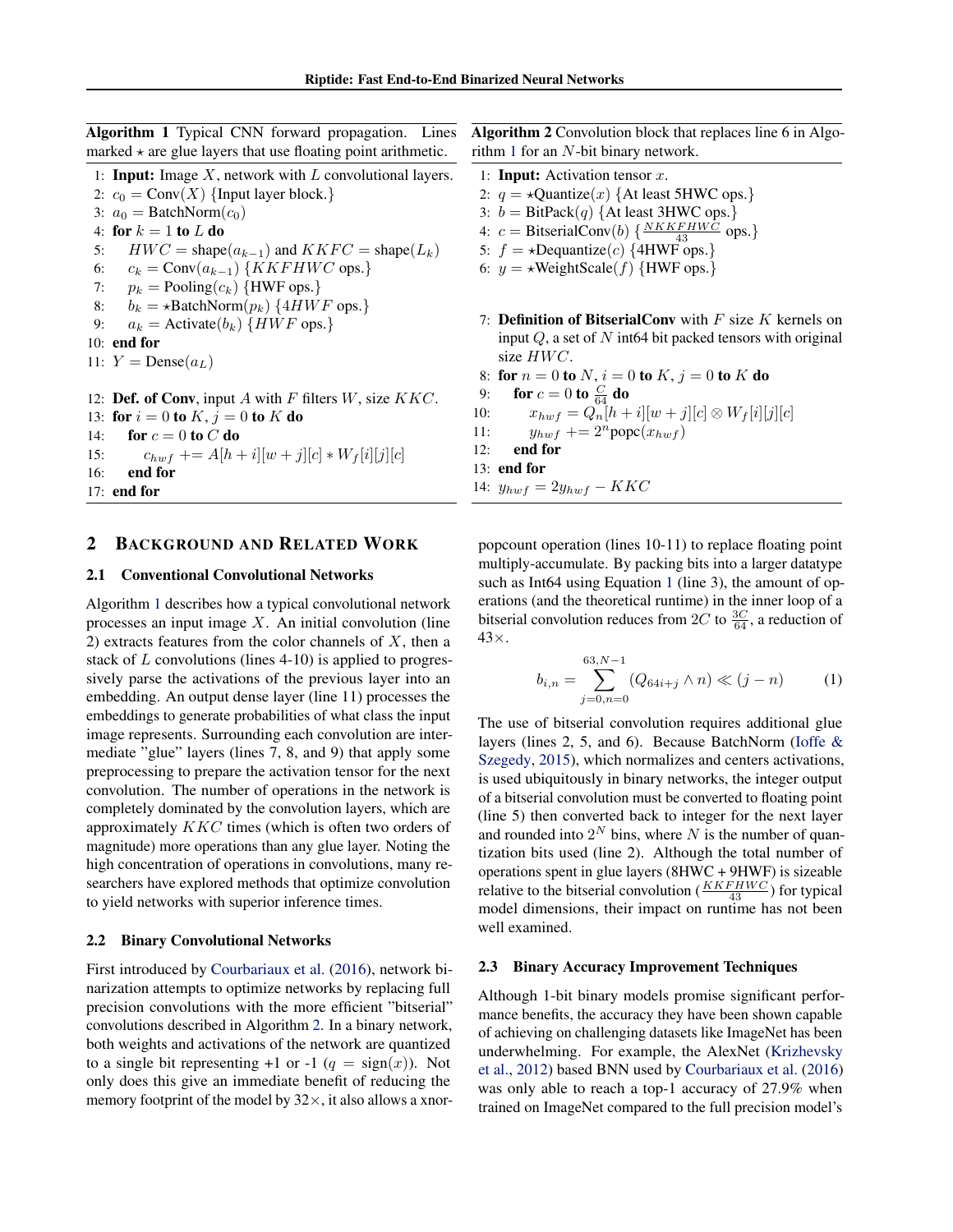<span id="page-2-0"></span>56%. The significant accuracy loss that comes with network binarization has been the focus of research in the space, with most papers introducing modifications to the core algorithm or new training techniques.

[Rastegari et al.](#page-10-0) [\(2016\)](#page-10-0) introduced XNOR-Net, which improved the accuracy of single bit binary models by adding the WeightScale function on line 6 of Algorithm [2.](#page-1-0) The term  $\alpha_k = \text{mean}(|W_k|)$  was multiplied into the binary convolution output, where  $W_k$  are the weights of one of the convolutional layer's filters. Weight scaling proved extremely useful for preserving both the magnitude and relative scale of weights. The authors additionally noted that applying batch normalization directly before quantization ensures maximum retention of information due to the centering around zero. These subtle but important changes allowed an XNOR-Net version of AlexNet to reach 44.2% accuracy on ImageNet.

Although XNOR-Net offered a substantial improvement to accuracy, follow-up works noted that even so, the accuracy achievable with 1-bit activations is simply not compelling and instead focus on using  $N \geq 2$  bits. [Hubara](#page-10-0) [et al.](#page-10-0) [\(2016\)](#page-10-0) and [Zhou et al.](#page-10-0) [\(2016\)](#page-10-0) introduce QNN and DoReFA-Net respectively, both of which use 2-bit activations to achieve higher accuracy on ImageNet. Both works used very similar techniques and had similar results, here we'll discuss DoReFa-Net's multi-bit implementation as it is more precisely defined. Like XNOR-Net, DoReFa-Net quantizes weights using  $q = sign(x)$  and uses weight scale term  $\alpha$ . Activations, on the other hand, are quantized into linearly spaced bins between zero and one (Equation 2). DoReFa-Net uses  $\text{clip}(x, 0, 1)$  as activation function (line 9) in Algorithm [1\)](#page-1-0), ensuring proper outputs from Equation 2. DoReFa-Net was able to reach an AlexNet top-1 accuracy of 50%, closing quite a bit of the gap between binary and floating point models.

$$
q_{\text{bits}} = \text{round}((2^N - 1) * x)
$$

$$
q_{\text{approx}} = \frac{1}{2^N - 1} q_{\text{bits}}
$$
(2)

[Cai et al.](#page-10-0) [\(2017\)](#page-10-0) introduced Half Wave Gaussian Quantization (HWGQ), a new Quantize function that enables 2-bit activation binary networks to achieve the highest reported AlexNet accuracy (52.7%) to our knowledge. HWGQ uses the same weight quantization function as XNOR-Nets and DoReFa-Nets, quantizing to a single bit representing -1 or 1 and adding scale factor  $\alpha$ . To quantize the networks activations, the authors note that the output of ReLU tends to fit a half Gaussian distribution. The authors suggest that the Quantize function should attempt to fit this distribution. To this end, HWGQ uses k-means clustering to find  $k = 2^N$ quantization bins that best fit a half Gaussian distribution.

Although the original interest in binarization was due to its potential to enable high speed and low memory models without sacrificing too much accuracy, all follow up work has been focused on reducing the accuracy gap rather than the speedup itself. To our knowledge, no paper has reported an actual end-to-end speedup or described in detail the techniques required to yield one. In the following sections we examine the barriers that make such a measurement difficult and present Riptide, the first system to enable performant end-to-end binary models.

## 3 CHALLENGES IN BINARIZATION

In this section we explore what it would take to create a highly performant end-to-end bitserial implementation. In doing so, we uncover multiple barriers that must be overcome. These challenges can be broken into three categories: choosing the proper binarization method from the many options discussed in Section [2,](#page-1-0) inefficiencies in glue layers, and generating efficient machine code that can compete against hand optimized floating point libraries.

#### 3.1 Implementing core operations efficiently

The first step in building a binary network is choosing a quantization method. Although it may seem adequate to pick the method with the highest accuracy, it is often challenging to implement the most accurate models in a bitserial fashion (i.e., using logical operations on packed bit-vectors as described above). In particular, proposed algorithms often achieve higher accuracy by varying *bit consistency* and *polarity* so as to trade off accuracy for bitserial implementability.

Lines 10 and 11 of Algorithm [2](#page-1-0) describe the inner loop of bitserial convolution when values are linearly quantized, as in Equation 2. For  $n > 2$ , the term  $2^n$  (which can be implemented as a left shift) adds the scale of the current bit to the output of popcount before it is accumulated, this is possible because the spacing between incremental bits is naturally linear. Using a non-linear scale would require replacing the efficient shift operation with a floating point multiply.

Additionally, it is imperative that the values of bits are consistent, for example for  $N = 2$ , the value of the sum of bit pairs 01 and 10 must equal the value of bit pair 11. If this is not the case, values are effectively being assigned to bits that are conditional on their bit pairs. However, the use of popcount anonymizes bits by accumulating them before they can be scaled. Using a representation that does not have bit consistency would require multiplying each  $x_{hwf}$  by a scaling constant and prevent the use of popcount, removing any reduction in computation benefits that quantization otherwise offers. High accuracy binarization techniques that attempt to better fit non-linear distributions by dropping bit consistency such as HWGQ are thus difficult to implement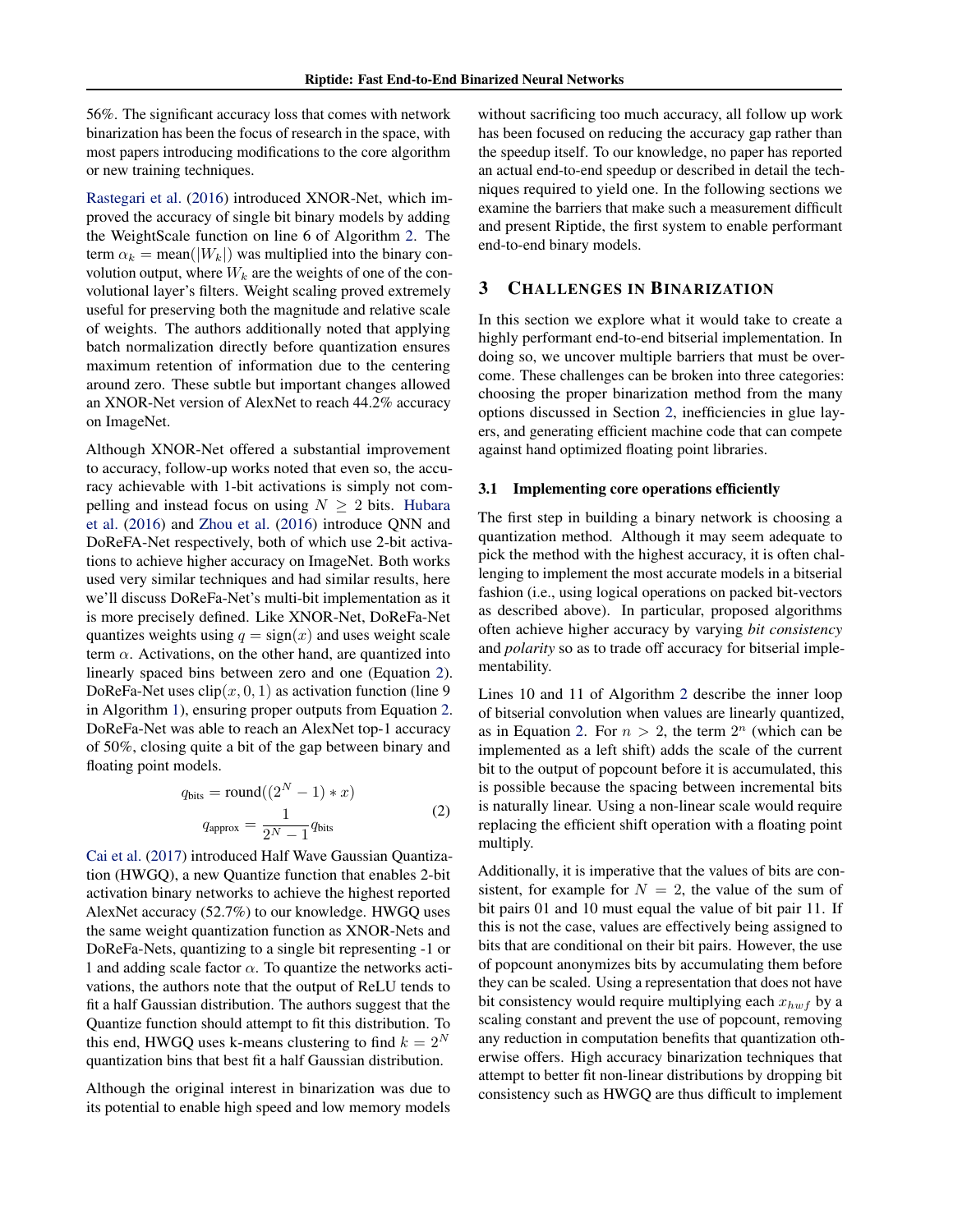#### <span id="page-3-0"></span>efficiently.

Quantization polarity describes what the bits of a quantized tensor represent. In unipolar quantization, bits with value 0 represent 0 and bits with value 1 represent 1. Conversely, in bipolar quantization bits with value 0 represent -1 and bits with value 1 represent 1. Early binarization models such as XNOR-Nets and QNNs use bipolar quantization for both weights and activations due to the ability of the xnor operation to elegantly replace multiplication in the inner loop of a binary convolution. Because bipolar quantization must be centered around zero, it is not possible to actually represent zero itself without breaking linearity. Not only does zero have some intrinsic significance to activations, but it also is ubiquitously used to pad convolutional layers. In fact, *this padding issue prevents QNNs and XNOR-Nets from being implemented as proposed by their authors*.

Methods that use unipolar quantization for activations such as DoReFa-Net and PACT-SAWB [\(Choi et al.,](#page-10-0) [2019\)](#page-10-0) are able to represent zeros but encounter other implementation issues. Because weights are always bipolar due to their need to be capable of representing inverse correlation (negative numbers), the unset bits in a quantized weight tensor represent -1 while the unset bits in quantized activation tensor represent 0. This polarity mismatch prevents a single bitwise operation and popcount from producing a correct result since the bits effectively represent three values instead of two. The current literature does not provide an answer to this issue and it is not clear how to efficiently and correctly implement mixed polarity models.

It is worth noting that there also exist Ternary Weight Networks [\(Li et al.,](#page-10-0) [2016\)](#page-10-0) that use bipolar quantization and a mask tensor that specifies some bits as representing 0. Although ternary quantization is able to represent both zero and negative numbers, it is effectively using an extra bit to do so. Instead of being able to represent  $2^N$  unique values, ternary quantization can only represent  $2^{N-1} + 1$  values. This loss of expressiveness leads to ternary networks not having competitive accuracy with state-of-the-art unipolar models.

Attempting to navigate these numerous complications and implement an end-to-end system could easily lead to poor performance or incorrect output values at inference time. In section [4.1](#page-4-0) we examine the impact of polarity on runtime and describe the quantization scheme used in Riptide.

## 3.2 Binarizing glue layers

In a typical floating point model, the vast bulk of compute goes into the core convolutional and dense layers. The interlayer glue operations such as non-linear activations, MaxPooling and BatchNormalization are so minimally compute intensive compared to core layers that their impact on



Figure 1. End-to-end speedup of SqueezeNet with fixed glue layer costs and theoretical speedups of convolution layers.

runtime is ignored. However, in BNNs the number of operations in core layers is so greatly reduced that the time spent in glue layers actually becomes a major bottleneck.

To demonstrate the effect of glue layers, we consider the total number of operations in a binarized SqueezeNet [\(Iandola](#page-10-0) [et al.,](#page-10-0) [2016\)](#page-10-0). We count the number of operations in all bitserial convolution layers at various assumed speedups and compare those counts to the total number of glue operations. These estimates are visualized in Figure 1. We see glue layers make up a whopping 70% of the operations in a network given the optimal reduction in number of operations offered by binarization. Even assuming smaller speedups in practice, glue layers contribute a substantial fraction of the total estimated runtime at all scales where the speedups of binarization can justify its impact on accuracy.

Figure 1 makes it readily apparent that a high speed endto-end implementation must minimize or all-together remove glue layers. However, all high accuracy binarization techniques today rely on BatchNormalization and weight scaling in the floating point domain. The centering and normalization effects of BatchNormalization are essential to generating consistent and accurate quantized activation representations and weight scaling has been shown to dramatically increase model accuracy by allowing the magnitude of weight tensors to be efficiently captured. Because these layers require floating point arithmetic, interlayer type casting and requantization must also be inserted. To address this bottleneck, we introduce a novel fusible operation that completely removes the cost of glue layers and yields a speedup of multiple factors without loss of accuracy in Section [4.2](#page-5-0) .

#### 3.3 Generating fast machine-specific code

One major benefit of binarization is the substantial compression of the amount of memory required to store weights.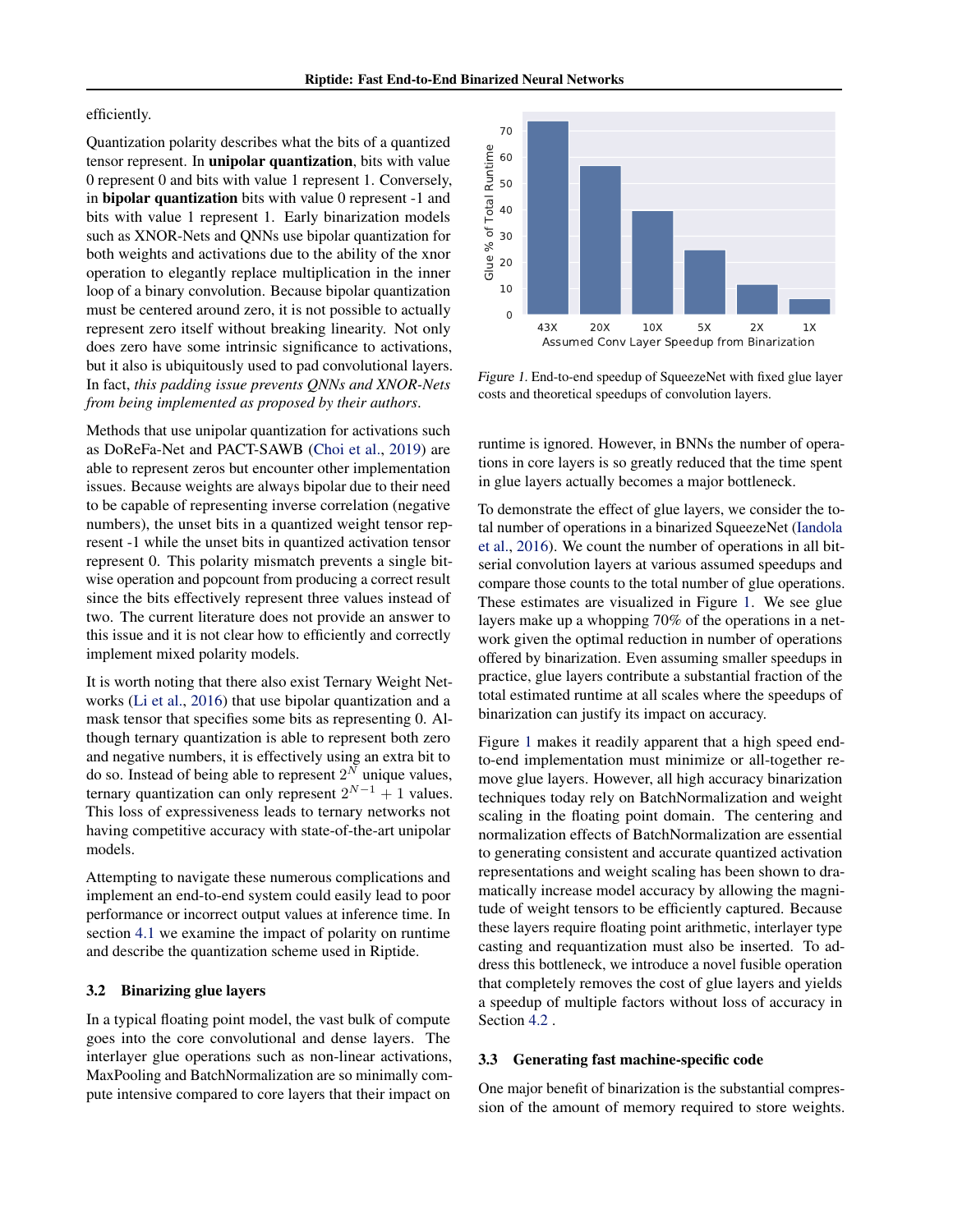<span id="page-4-0"></span>

Figure 2. Scheduling of  $N$ -bit binary layer demonstrating intermediate memory used. By fusing computation within tiles, such as the region highlighted red, memory use can be reduced.

Ideally, this memory compression would also apply to the activation tensors of a model at runtime. However, as visualized in Figure 2 (ignore the dotted line for now), the intermediate memory is dominated by the output of popcount (2NHWC bytes) rather than the more efficient bitpacked tensor ( $\frac{NHWC}{8}$  bytes). This is because each layer in Figure 2 is executed sequentially from top to bottom in a typical system. Not only does this increase the amount of memory shuffling required at inference time, but it also could prove to be a major challenge to running large models on resource constrained systems.

Even with all the barriers above resolved, a binary model is likely to be dramatically slower than its floating point variant. Floating point convolutions and dense layers use highly optimized kernels such as those found in OpenBLAS [\(Xianyi et al.,](#page-10-0) [2014\)](#page-10-0). By leveraging scheduling primitives such as tiling, vectorization, and parallelization, an optimized kernel can run orders of magnitude faster than a naive implementation. Unfortunately, no comparable hand optimized libraries exist for bitserial operations and developing one from scratch would be a challenging engineering effort that is outside the scope of most research projects. Recently, projects such as Halide [\(Ragan-Kelley et al.,](#page-10-0) [2013\)](#page-10-0) and TVM [\(Chen et al.,](#page-10-0) [2018a\)](#page-10-0) have arisen that attempt to simplify the process of creating optimized schedules by separating the definition of compute from the schedule itself, and in some cases supporting automated hyperparameter search to produce good schedules [\(Chen et al.,](#page-10-0) [2018b\)](#page-10-0). In Section [4.3,](#page-6-0) we describe how we extend TVM to support bitserial operations and produce machine code that allows significant speedups even when compared against highly optimized floating point libraries.

## 4 SYSTEM DESIGN

In this section we discuss the methods Riptide uses to overcome the challenges raised in Section [3,](#page-2-0) allowing it to generate fast end-to-end binary models. All the following described innovations are implemented and supported

Algorithm 3 Riptide inference with N-bit activations.

- 1: **Input:** Input tensor  $X$ , binary layers  $L$ , weight scaling bits wb, shiftnorm scaling bits sb, and combined centering term *cb*. 2:  $c_0$  = NormalConv(X) {Full precision first block.} 3:  $b_0 = \text{BatchNorm}(c_0)$ 4:  $q_0 =$  LinearQuantize( $b_0$ )
- 5:  $a_0 = \text{BitPack}(q_0)$
- 6: for  $k = 1$  to  $L$  do
- 7:  $c_k = \text{BinaryConv}(a_{k-1}) \left\{ \frac{NKKFHWC}{42} \text{ ops.} \right\}$
- 8:  $q_k = (c_k + cb) \gg (wb + sb)$  {2HWF ops.}
- 9:  $l_k = \text{clip}(q_k, 0, 2^N 1)$  {HWF ops.}
- 10:  $p_k$  = Pooling( $l_k$ ) {HWF ops.}
- 11:  $a_k = \text{BitPack}(p_k)$  {At least 3HWF ops.}

```
12: end for
```
13:  $Y = \text{BinaryDense}(a_L)$ 

in both TensorFlow [\(Abadi et al.,](#page-10-0) [2016\)](#page-10-0) and TVM [\(Chen](#page-10-0) [et al.,](#page-10-0) [2018a\)](#page-10-0). We use TensorFlow for training binary networks and TVM for compiling efficient machine code. The combination of these two halves makes Riptide an effective one-stop solution to training and deploying binary networks.

#### 4.1 Quantization Technique and Polarity

As discussed, quantization methods that are not bitconsistent have fundamental issues being implemented in a bitserial way. As bitserial computation is essential to realizing speedups, we are forced to use one of the bitconsistent techniques. It remains an open question whether bit-inconsistent binarization can be implemented efficiently. We choose to use linear quantization in the style of Equation [2](#page-2-0) as it does not require any floating point multiplication in its inner loop and has been shown to yield high accuracy models. However, there remain major barriers to supporting both it's bipolar and unipolar variants. To provide a deeper understanding of the impact of polarity, and offer as fine a granularity as possible in the trade-off between speed and accuracy, Riptide supports both unipolar and bipolar activation quantization.

Supporting unipolar activation quantization requires solving the polarity mismatch described in Section [3.1.](#page-2-0) There are a few possible solutions to this dilemma. Perhaps the most direct solution would be to get rid of the polarity mismatch by quantizing both activations *and* the weights unipolarly. Although this would allow a fast implementation by replacing bitwise-xnor with bitwise-and, it would also require that weight values be strictly positive. Because weights represent correlation with specific patterns, removing negative weights is similar to preventing a network from representing inverse correlation, which is highly destructive to accuracy.

Instead, we can treat the weight values *as if* they're unipolar.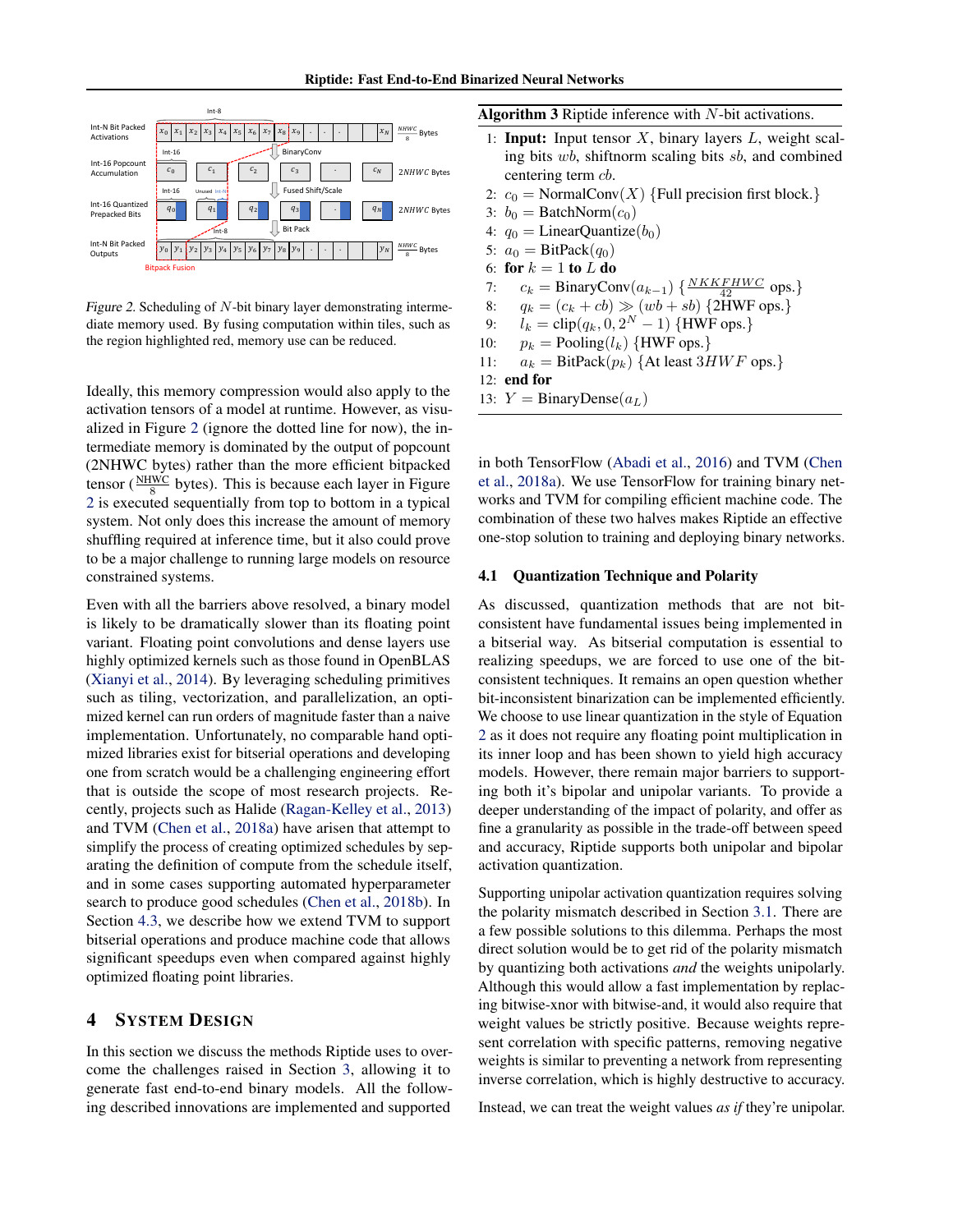<span id="page-5-0"></span>Then, the bitwise-and operation between activations and weights is correct except when the activation bit is 1 and weight bit is 0. In this case, the product should have been -1 but is instead 0. To handle these cases, we count them and subtract it from the accumulation. This solution is given in Equation 3

$$
a \cdot w = \sum_{n=0}^{N-1} 2^N (popc(a_n \wedge w) - popc(a_n \wedge !w)) \quad (3)
$$

Here, we use two popcounts and bitwise-and operations and a bitwise invert (!) instead of the single popcount-xnor used in bipolar quantization. While the unipolar representation requires double the compute of the bipolar representation, the number of memory operations is the same.

#### 4.2 Fused Binary Glue

Figure [1](#page-3-0) demonstrates that the significant speedups (up to  $43\times$ ) offered by binary layers pushes the cost of convolution and dense layers so low that it causes glue layers (lines marked with  $\star$  in Algorithms [1](#page-1-0) and [2\)](#page-1-0) to become a major bottleneck at inference time. We seek to replace each such glue layer with bitserial operations. To this end, we introduce a novel operator that completely replaces all floating point glue layers while requiring only efficient bitserial addition and shifting. This new Fused Glue operator allows Riptide to simplify the forward pass of a binary model to the definition in Algorithm [3,](#page-4-0) where line 8 is our fused glue operation. Here we introduce the fused glue layer and explain how it works.

The glue layers in a traditional binary network perform three key functions: the WeightScale operation in line 6 of Algorithm [2](#page-1-0) propagates the magnitude of weights into the activation tensor while the BatchNorm layer in line 8 of Algorithm [1](#page-1-0) normalizes and centers the activations. Because these operations require floating point arithmetic, the remaining glue layers exist to cast and convert activations from integer to float and back again. If we could simply remove weight scaling, activation normalization, and activation centering, the rest of the glue layers wouldn't be required. Unfortunately, all three functions are essential to generating high quality quantizations. Instead, we seek to replace these floating point operations with efficient integer versions. Indeed, the three constants wb, sb, and cb in Algorithm [3](#page-4-0) represent weight scaling, normalization, and centering terms respectively.

Weight Scaling: Multiplying the output of a bitserial operation by the scale term  $a_k = \text{mean}(|W_k|)$  where k is the number of filters or units in weight tensor W has been a staple of BNNs since it was introduced in XNOR-Nets. This simple modification allows the relative magnitude of weight tensors to be preserved through quantization and gives a dramatic boost to accuracy while adding few operations. To

maintain this functionality and preserve the integer domain, we replace weight scaling with an approximate power of two (AP2) bitwise shift. AP2 and its gradient  $g_x$  is defined in Equation 4.

$$
AP2(x) = 2^{\text{round}(log_2(|x|))}
$$
  
\n
$$
g_x = g_{AP2(x)}
$$
\n(4)

This allows us to approximate the multiplying of tensor A with weight scale  $\alpha$  as  $A \cdot \alpha_k \approx A \gg -log_2(AP2(\alpha_k))$ where  $\gg$  is a bitwise right shift. Note that the term  $-log_2(AP2(\alpha_k)$  is constant at inference time, so this scaling requires only a single shift operation, which is much more efficient than a floating point multiply on most hardware. However, right shifting is equivalent to a floor division when we'd really like a rounding division to preserve optimal quantization bins. Fortunately, round $(x)$  = floor( $x+0.5$ ) so we need only add the integer domain equivalent of 0.5 to  $a_k$  before shifting. Thus, Riptide's full weight scaling operation is defined in Equation 5.

$$
wb = -log2(AP2(\alphak))
$$
  
q(a) = (a + (1  $\ll (wb - 1)$ ))  $\gg wb$  (5)

Although the addition of the term  $(1 \ll (wb - 1))$  increases the amount of compute used, we will soon show that it can be fused with a centering constant without requiring any extra operations.

Normalization: We can extend Equation 5 to support activation normalization by approximating the variance of the activation tensor using AP2. Then, instead of dividing activation tensor A by its filter-wise variance  $\sigma_k$ , we can perform a right shift by  $sb$  bits, where  $sb$  is defined in Equation 6. Thus, we can perform a single right shift by  $wb + sb$  bits to both propagate the magnitude of weights, and normalize activations. Equation 5 thus becomes Equation 6.

$$
sb = log_2(AP2(\sqrt{\sigma_k^2 + \epsilon}))
$$
  
 
$$
q(a) = (a + (1 \ll (wb - 1))) \gg (wb + sb)
$$
 (6)

We keep track of the running average of variance during train time so that the term  $wb + sb$  is a constant during inference.

Centering: Finally we extend Equation 6 to center the mean of activations around zero. The simplest way of centering a tensor is by subtracting it's mean. Because this is a subtraction rather than a division or multiplication, we can not simply add more shift bits. Instead, we must quantize the mean of activation tensor A in an equivalent integer format so that it can be subtracted from the quantized activations. To this end, we use fixed point quantization (FPQ) as defined in Algorithm [4.](#page-6-0) The number of relevant bits in the output of an N-bit bitserial layer is  $N + wb$ , where the top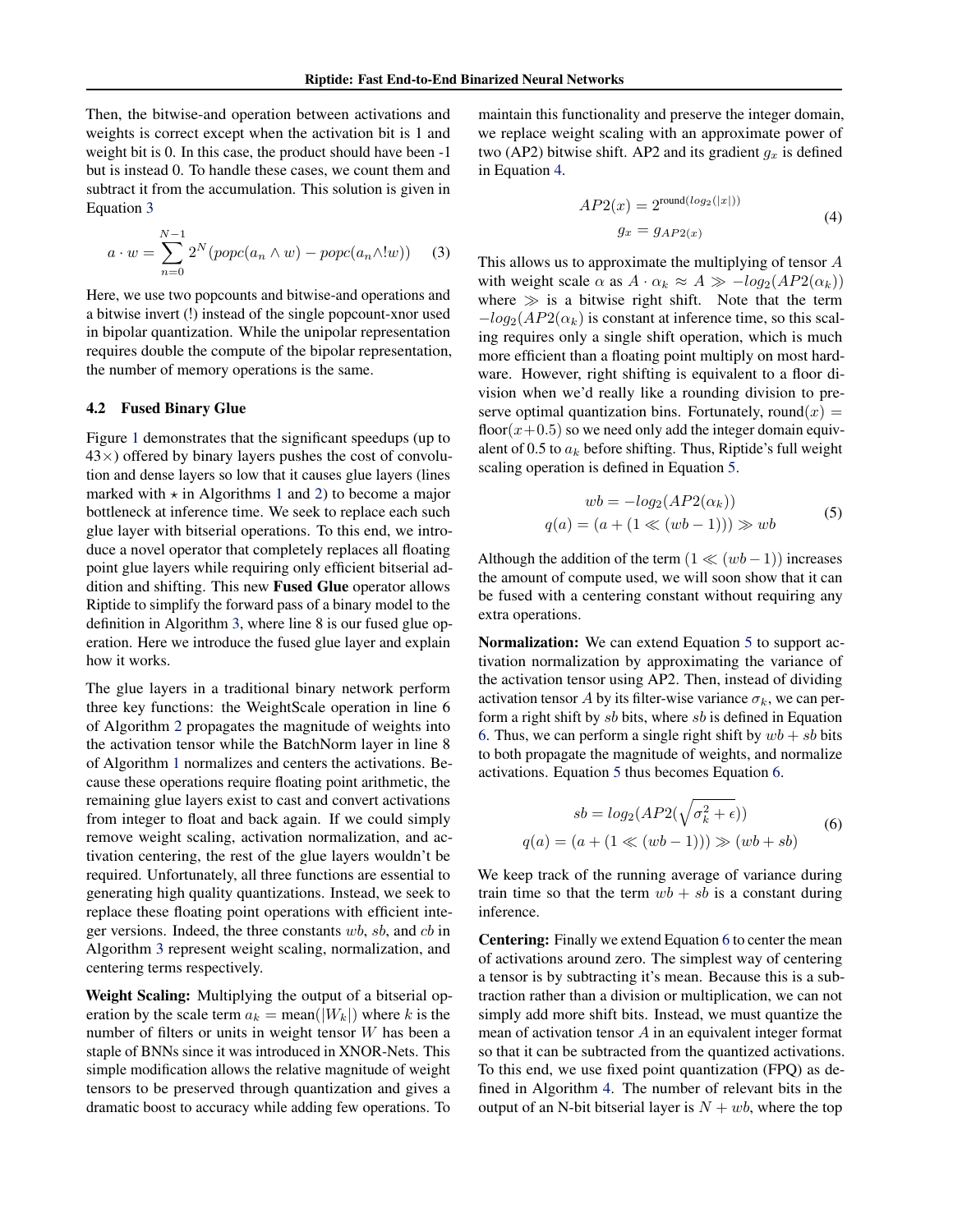<span id="page-6-0"></span>N bits form the quantized input to the next layer and the remaining wb bits are effectively fractional values. Thus we set  $B = N + wb$  in Algorithm 4. Next we must determine the proper range, or scale, term to use in the quantization. This value should be equal to the floating point value that setting all  $N + wb$  bits represents. By linear quantization's construction, setting the top N bits represents a value of 1 and the least significant of those  $N$  bits represents the value  $\frac{1}{2^N-1}$ . The value of setting all remaining wb bits is the geometric sum  $\sum_{i=1}^{wb} \frac{1}{2^N-1} (\frac{1}{2})^i$  which simplifies to  $\frac{1}{2^{N}-1}(1-\frac{1}{2^{wb}})$ . Thus, setting all  $N + wb$  bits is equivalent to the floating point value  $S = 1 + \frac{1}{2^{N}-1}(1 - \frac{1}{2^{wb}})$ .

Algorithm 4 Fixed point quantization (FPQ) function.

| 1: <b>Input:</b> a tensor X to quantize to B bits with scale S. |
|-----------------------------------------------------------------|
| 2: $\dot{X} = \text{clip}(X, -S, S)$                            |
| 3: $g = \frac{S}{2^B-1}$ {Compute granularity.}                 |
| 4: $Y = \text{round}(\frac{X}{a})$                              |
|                                                                 |

With  $S$  and  $B$  properly defined, we can compute a quantized mean  $\hat{\mu}$  from a floating point mean  $\mu$  as  $\hat{\mu} = FPQ(\mu, B, S)$ and directly subtract the result from binary activations. Conveniently,  $\hat{\mu}$  can be subtracted from  $(1 \ll (wb-1))$  to create a new centering constant. Equation 7 is thus the final form of Equation [6](#page-5-0) and allows weight scaling, normalization, and centering in just two integer operations.

$$
cb = (1 \ll (wb - 1)) - \hat{\mu}
$$
  
 
$$
q(a) = (a + cb) \gg (wb + sb)
$$
 (7)

As in the case of variance, we keep track of the running mean of activations during train time so that during inference  $cb$ is a constant.

We thus have fully derived the fused glue operation used in Algorithm [3.](#page-4-0) The only other point worth noting is that we use  $\text{clip}(q_k, 0, 2^N - 1)$  as the activation for our network. This has a similar effect as a saturating ReLU that bunches large activations into the highest quantization bin. We demonstrate in Section 5 that Riptide's fused glue layers not only are dramatically faster than floating point glue, but also do not negatively impact a binarized model's accuracy.

#### 4.3 Generating Efficient Code

To compile our described algorithms to efficient machine code, we extend TVM [\(Chen et al.,](#page-10-0) [2018a\)](#page-10-0) to support bitserial operations. This allows Riptide to directly convert its TensorFlow training graph to a TVM based representation that can leverage LLVM to compile to multiple backends. Additionally, supporting bitserial operations in TVM allows Riptide to apply TVM's scheduling primitives to bitserial operations. These scheduling primitives include:

- Tiling, which splits loops over a tensor into small regions that can better fit into the cache, thereby reducing memory traffic and increasing compute intensity.
- Vectorization, which enables the use of hardware SIMD instructions to operate on multiple tensor elements simultaneously.
- Parallelization, which allows loops to be executed on multiple cores via threading.

Although these primitives require well chosen hyperparameters to maximize performance, we leverage AutoTVM [\(Chen et al.,](#page-10-0) [2018b\)](#page-10-0) to automatically search and find high quality settings. In addition to TVM scheduling primitives, we replace the default LLVM ARM popcount kernel with a more efficient Fast Popcount following the recommendations of [Cowan et al.](#page-10-0) [\(2018\)](#page-10-0).

To address the memory bottleneck shown in Figure [2,](#page-4-0) we introduce an optimization we call Bitpack Fusion, visualized by the dotted red line. By folding our fused glue operation and bitpacking into an outer loop of the preceding bitserial convolution, we need only store a few instances of the integer output before bitpacking back into a more compact representation. By storing only a small number of integer outputs at a time, we can reduce the total amount of memory used to store activations by a factor of  $16\times$ . This memory reduction is not only potentially essential to running models on resource constrained platforms, but also increases execution speed by reducing the time spent on memory operations.

### 5 EVALUATION

In our evaluation of Riptide, we consider two primary objectives.

- 1. Demonstrate that Riptide's optimizations do not cause accuracy loss relative to state-of-the-art binarization results.
- 2. Show that Riptide can produce high speed binary models and explore the impact of its various optimizations.

Most previous work in binarization has been evaluated on AlexNet [\(Krizhevsky et al.,](#page-10-0) [2012\)](#page-10-0), VGGNet [\(He et al.,](#page-10-0) [2015\)](#page-10-0), and Resnets [\(He et al.,](#page-10-0) [2016\)](#page-10-0). To directly compare against these results, we train these three models with multiple bitwidth and polarity configurations. In these comparisons, we consider HWGQ [\(Cai et al.,](#page-10-0) [2017\)](#page-10-0) the current state-of-the-art for high accuracy binary AlexNets and VG-GNets and PACT-SAWB [\(Choi et al.,](#page-10-0) [2019\)](#page-10-0) the state-ofthe-art for binarizing Resnets. For all models (including SqueezeNet), we binarize all layers except the input layer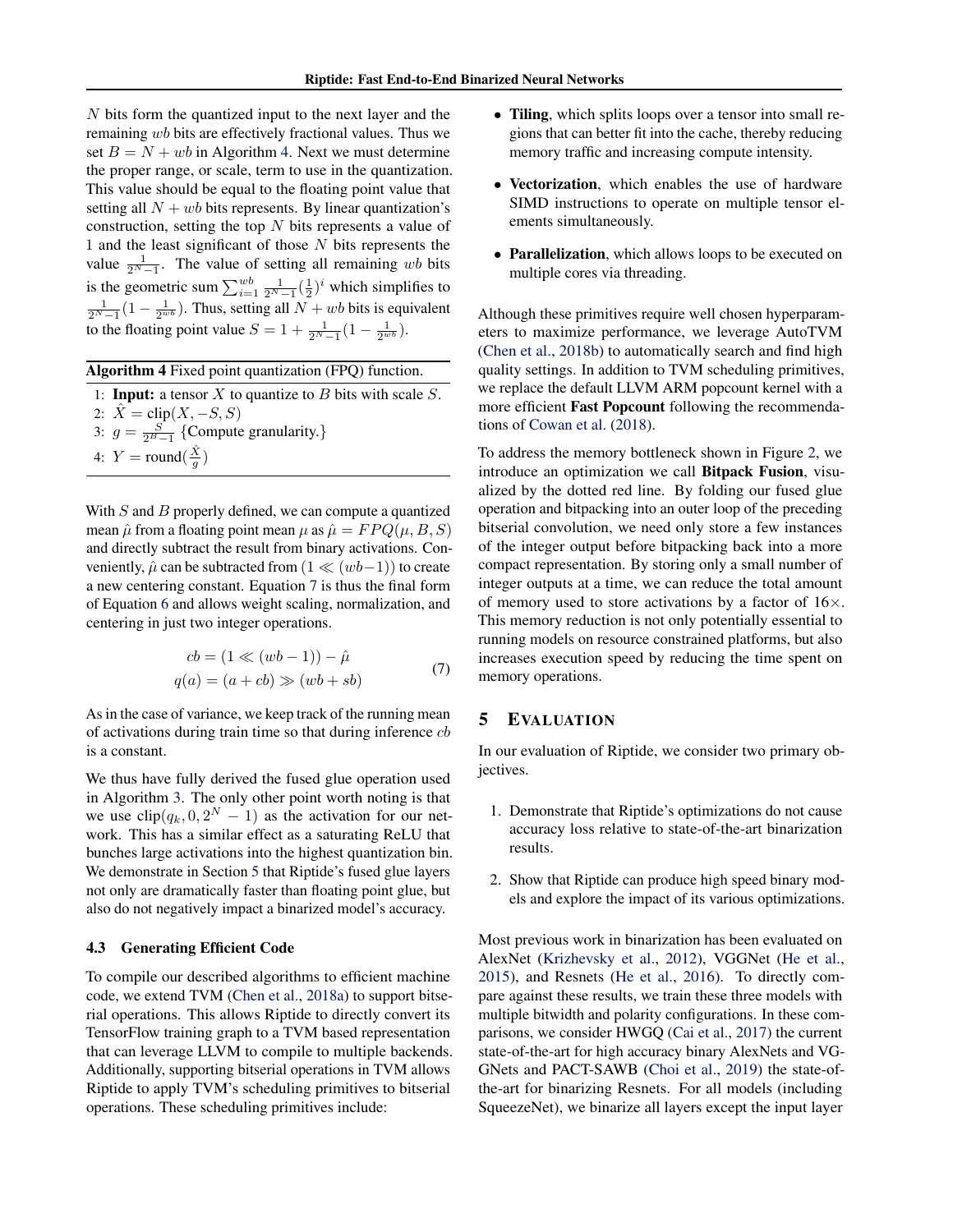Riptide: Fast End-to-End Binarized Neural Networks

<span id="page-7-0"></span>

|    | Model                                  | Name                              | $1-bit$        | $2$ -bit         | $3$ -bit         | full precision |  |  |
|----|----------------------------------------|-----------------------------------|----------------|------------------|------------------|----------------|--|--|
|    | ImageNet top-1 accuracy / Runtime (ms) |                                   |                |                  |                  |                |  |  |
|    | AlexNet                                | Xnor-Net (Rastegari et al., 2016) | $44.2\%$ / —   | $-/-$            | $-/-$            | $56.6\%$ / —   |  |  |
| 2  | AlexNet                                | BNN (Courbariaux et al., 2015)    | $27.9\%$ / —   | $-/-$            | $-/-$            | $-/-$          |  |  |
| 3  | AlexNet                                | DoReFaNet (Zhou et al., 2016)     | $43.6\% / -$   | $49.8\%$ / —     | $48.4\%$ / —     | $55.9\%$ / —   |  |  |
| 4  | AlexNet                                | ONN (Hubara et al., 2016)         | $43.3\%$ / —   | $51.0\%/-$       | $-/-$            | $56.6\%$ / —   |  |  |
| 5  | AlexNet                                | HWGO (Cai et al., 2017)           | $-/-$          | $52.7\%$ / —     | $-/-$            | $58.5\%$ / —   |  |  |
| 6  | VGGNet                                 | HWGO (Cai et al., 2017)           | $-/-$          | $64.1\%$ / —     | $-/-$            | $69.8\%$ / —   |  |  |
| 7  | Resnet18                               | PACT-SAWB (Choi et al., 2019)     | $-/-$          | $62.8\%$ / —     | $-/-$            | $70.4\%$ / —   |  |  |
| 8  | Resnet <sub>50</sub>                   | PACT-SAWB (Choi et al., 2019)     | $-/-$          | $67.4\%$ / —     | $-/-$            | $76.9\%$ / —   |  |  |
| 9  | AlexNet                                | Riptide-unipolar (ours)           | 44.5%/150.4    | 52.5%/196.8      | 53.6%/282.8      | 56.5%/1260.0   |  |  |
| 10 | AlexNet                                | Riptide-bipolar (ours)            | 42.8%/122.7    | $50.4\%$ / 154.6 | 52.4\% / 207.0   | 56.5%/1260.0   |  |  |
| 11 | VGGNet                                 | Riptide-unipolar (ours)           | 56.8%/243.8    | 64.2\% / 387.2   | $67.1\% / 610.0$ | 72.7% / 2420.0 |  |  |
| 12 | VGGNet                                 | Riptide-bipolar (ours)            | 54.4% / 184.1  | $61.5\%$ / 271.4 | 65.2\% / 423.5   | 72.7% / 2420.0 |  |  |
| 13 | Resnet18                               | Riptide-unipolar (ours)           | 54.9%/82.0     | $62.2\%$ / 177.2 | $-/-$            | 70.4% / 385.5  |  |  |
| 14 | Resnet <sub>50</sub>                   | Riptide-unipolar (ours)           | 59.1\% / 171.9 | $66.9\%$ / 340.3 | $-l$             | 76.9%/771.8    |  |  |

Table 1. Accuracy and speed of related binarization work and our results

as is common practice in the literature. Notably, however, we find that binarizing the output dense layer does not negatively impact the accuracy of Riptide models.

Binarized models are most attractive in resource constrained environments where full precision models are too slow and memory hungry. To this end, all time measurements are made on a Raspberry Pi 3B (RPi) [\(Pi,](#page-10-0) [2015\)](#page-10-0). The RPi has an ARM Cortex-A53 CPU with 4 cores clocked at 1.2 GHz. This processor (and RPi's other hardware) is similar to many embedded systems, and results measured here are likely to be representative of other platforms. Due to the precedent of previous binarization, all Riptide accuracy measurements are made using AlexNet, VGGNet, and Resnet. However in practice, these architectures are bulky enough that they would not be deployed to an RPi class device. In our detailed runtime analysis, we instead examine quantized versions of SqueezeNet [\(Iandola et al.,](#page-10-0) [2016\)](#page-10-0), a highly parameter and runtime efficient model that is commonly used in embedded applications. Although we do not provide extensive accuracy validations of SqueezeNet, we have confirmed that training SqueezeNet with Riptide's optimizations achieves a top-1 accuracy within 1% of SqueezeNet trained with other state-of-the-art approaches.



Figure 3. Visualization of end to end speedups of all explored models and bitwidths compared to floating point baselines.

### 5.1 End-to-End Results

The results of our training experiments and the accuracy reported by previous binarization works are reported in Table 1. Models are binarized using all Riptide optimizations and trained on the ImageNet dataset for 100 epochs using SGD with an initial learning rate of 0.1 that is decreased by  $10\times$  every 30 epochs. We train variants of AlexNet and VGGNet with 1-bit, 2-bit, and 3-bit activations, in all cases weights are quantized bipolarly with 1-bit except Resnets which use 2 bits. For baselines we train full precision versions of Alexnet, VGGNet, and Resnet using the same settings as above. We report the runtime of these baseline models when optimized using TVM. The speedup results for each model and bitwidth is visualized in Figure 3.

Although the author's of PACT-SAWB reported impressive accuracies of 67.0% and 72.2% for 2-bit Resnet18 and 2-bit Resnet50, we were unable to replicate these results. In our implementation, we instead reached the top-1 accuracies reported in Table 1, which are only marginally higher than those reported in DoReFaNet. Although it is possible that



Figure 4. Layerwise speedup of SqueezeNet quantized with varying bitwidth versus the floating point baseline model.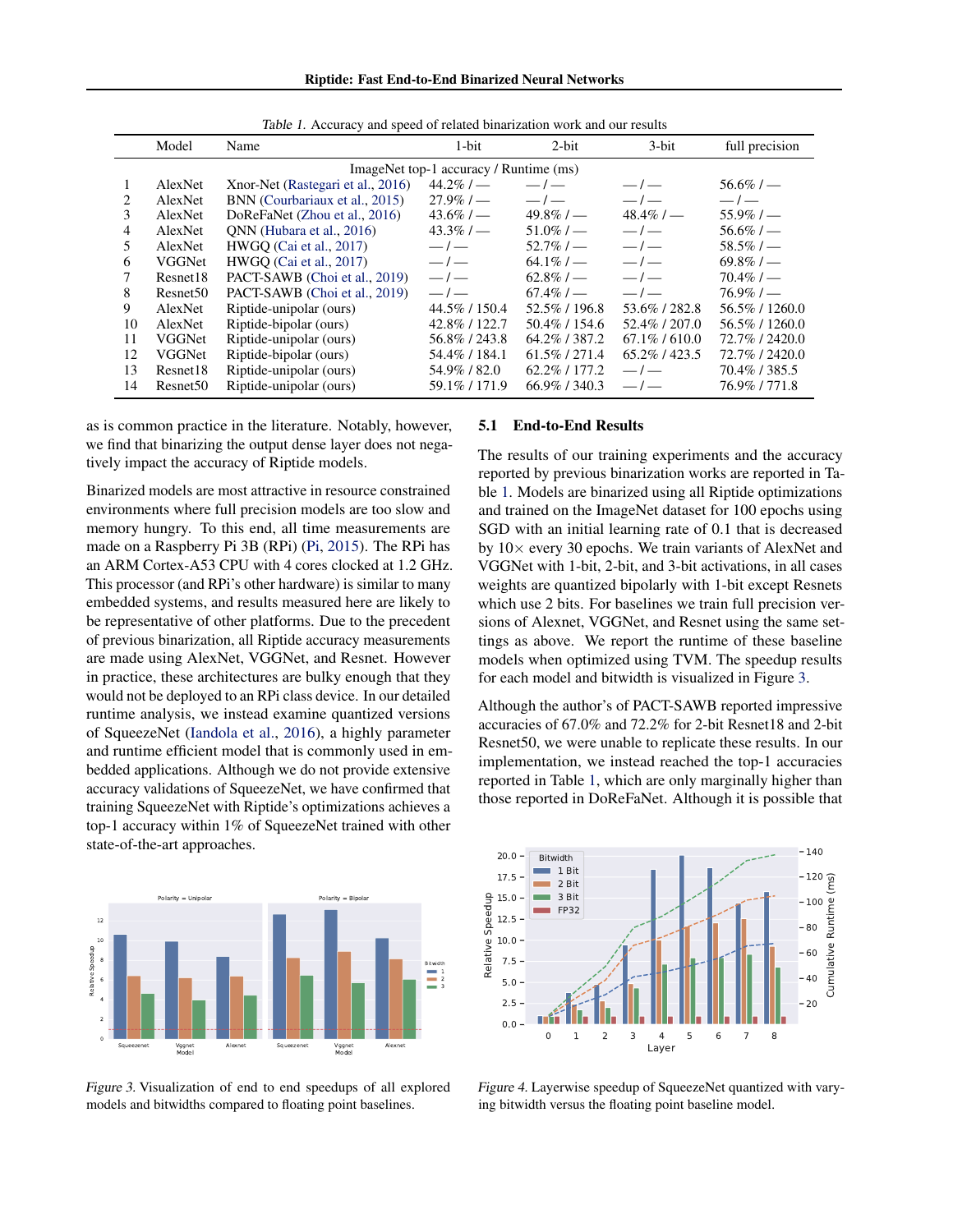Riptide: Fast End-to-End Binarized Neural Networks



Figure 5. Ablation study of the effect of Riptide optimizations versus the baseline floating point model.

the lower accuracy is due to an implementation mistake, it is difficult to verify as there is no open source PACT-SAWB implementation. However, it is worth noting that the techniques used in PACT-SAWB are entirely compatible with those used in Riptide, so it may be possible to improve Resnet accuracies by combining the two works.

There are three key takeaways from these results:

- Riptide is able to generate the first ever reported end-toend speedups of a binary model and achieves accuracy comparable to the state-of-the-art across all configurations, confirming that Riptide's optimizations do not cause a drop in accuracy.
- We observe end-to-end speedups across all models and bitwidths and have a wide range of points in terms of the speed to accuracy trade-off; ranging from high accuracy 3-bit unipolar models with  $4\times$  speedup to high speed bipolar models with  $12\times$  speedup.
- Although unipolar models yield higher accuracy and slower runtimes than bipolar models as expected, they are only about 25% slower despite having twice the number of operations. This suggests our mixed polarity implementation (Equation [3\)](#page-5-0) is quite efficient.

Taking these points together, we are confident that Riptide provides a high quality implementation of bitserial networks.

#### 5.2 Layerwise Analysis

We measure the per-layer runtime of SqueezeNet unipolarly quantized at each bitwidth and visualize the results in Figure [4.](#page-7-0) The bars indicate the relative speedup versus a floating point baseline and the dotted lines tracks the cumulative



Figure 6. Effect of quantization polarity on the runtime of the first fire layer in SqueezeNet. The horizontal yellow line indicates the runtime of the layer if it were run with perfect efficiency.

runtime over the layers. There are a few interesting takeaways from this measurement. We see that not all layers benefit equally from quantization; those towards the end of the model have speedup of up to  $20 \times$  compared to early layers'  $3 \times$ . Early layers tend to be spatially larger but have fewer channels than later layers, suggesting that binarization scales better with the number of channel than it does spatially. Leveraging this knowledge, it may be possible to design architectures that are able to achieve higher speedups when binarized even if they are less efficient in full precision. We also note that the output dense layer achieves speedups inline with convolutional layers, suggesting our techniques apply well to both types of layer. Although we leave the input layer in full precision, we see that it takes a relatively small amount of the total runtime, suggesting that this is not a significant bottleneck.

#### 5.3 Optimization Ablation

We perform a one-off ablation study of each of Riptide's optimizations. The results of this study are shown in Figure 5. Although not all optimizations contribute equally, its clear that they are all essential to our final highly performant model, with the smallest reduction lowering the end-to-end speedup from  $10.6 \times$  to  $8.4 \times$  and the largest reduction lowering speedups to only  $2.9 \times$ . In the subsequent sections we drill down further into these optimizations to better understand their impact.

## 5.4 Polarity

To better examine the impact of polarity, we consider the runtime of the first layer of SqueezeNet for a baseline FP32 model, a unipolar model, and a bipolar model with the latter two being quantized unipolarly with 1-bit in Figure 6. Here, we have added a yellow line to indicate the runtime if the layer were entirely compute bound (calculated by dividing the number of operations by the RPi's frequency  $\times$  core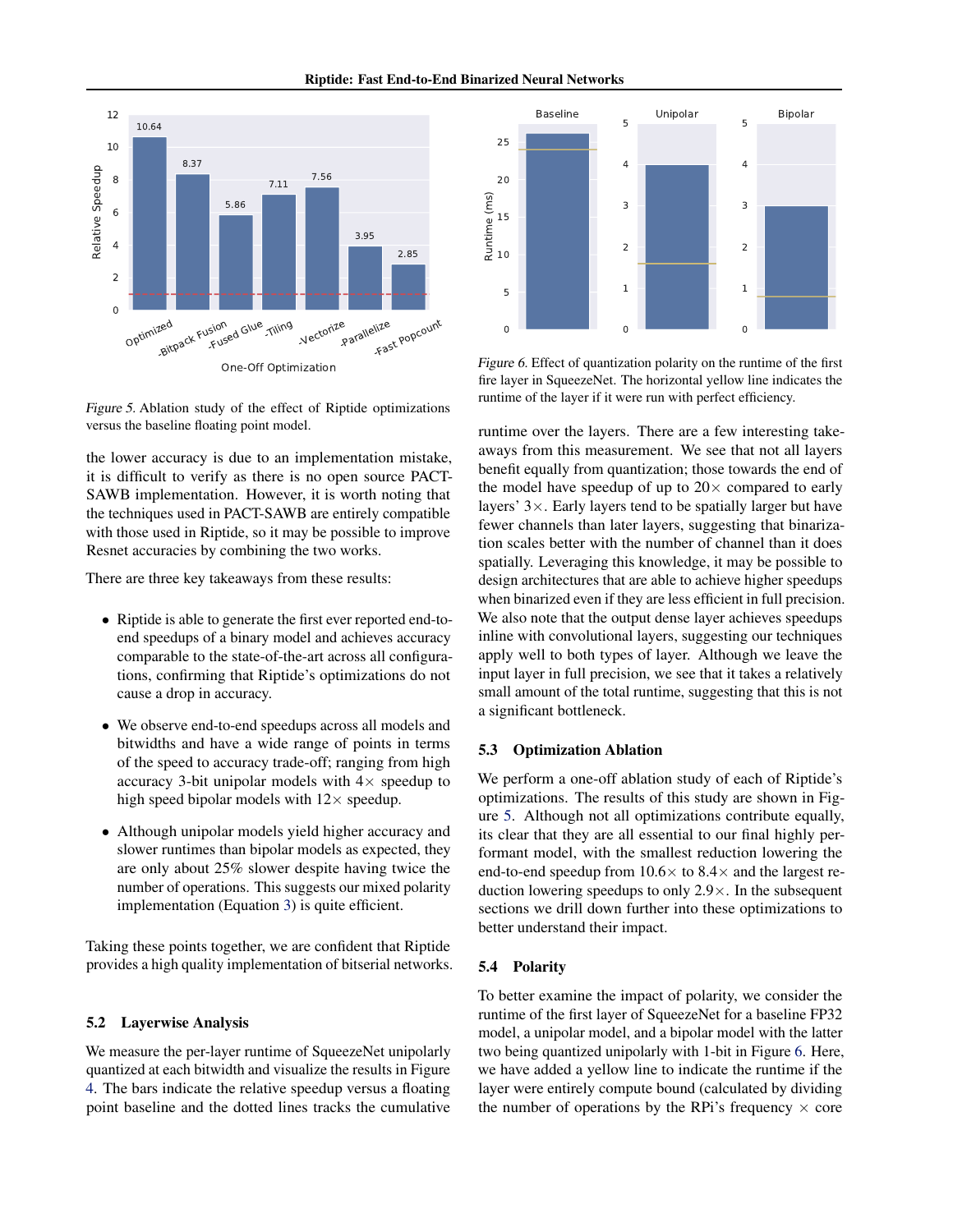#### Riptide: Fast End-to-End Binarized Neural Networks



Figure 7. Layerwise runtime breakdown of SqueezeNet quantized with 1-bit weights and activations.

count). We see that the baseline model is extremely close to its hypothetical ceiling, suggesting it is in fact quite compute bound. The binarized models on the other hand are far from compute bound. Because Riptide's unipolar quantization requires no more memory operations than bipolar, it is only marginally slower. Thus in general, unipolar quantization tends to give better accuracy to speedup trade-offs. However, in situations where speed is more important than accuracy, bipolar models may be more attractive.

#### 5.5 Scheduling

To demonstrate the impact of proper machine code generation, we take a SqueezeNet binarized unipolarly with 1-bit and compile it with no optimizations then measure its endto-end runtime. From that unoptimized starting point, we incrementally apply the optimizations discussed in Section [4.3](#page-6-0) and measure the resulting runtimes. The speedups of these measurements are shown in Figure 8. We note that



Figure 8. End-to-end speedup of quantized SqueezeNet versus the baseline floating point model when scheduling optimizations are incrementally applied.



Figure 9. Runtime of each operation in the first fire layer of SqueezeNet quantized with 1-bit weights and activations.

an unoptimized binary model is actually about  $7\times$  slower than the full precision baseline. We can see that each optimization contributes significantly to generating performant machine code. Notably, we find that bitpack fusion gives a speed boost of about 30%, all of which comes from the reduction to memory operations that it contributes.

### 5.6 Glue Layers

To understand the impact of our fused glue operation, we examine the runtime of SqueezeNet when all optimizations except fused glue are applied. We first measure the runtime of each bitserial layer and its corresponding glue and visualize the results in Figure 7. We find that glue layers make up a considerable portion of each layer and cumulatively contribute 44% of the total inference time. This confirms that glue layers are a major bottleneck at all points in the model. Next, we examine each individual operation in the first quantized layer of SqueezeNet and visualize the runtimes in Figure 9. Here we find that although the Quantize operation is the largest of the glue operations, all contribute non-trivially. This leads us to conclude that optimizing only a portion of the glue layers would be insufficient and give us confidence that our fused glue operation is essential and highly performant.

## 6 CONCLUSION

In this paper we introduce Riptide, an end-to-end system for training and deploying high speed binarized networks. In our development of Riptide, we encounter and address numerous design flaws in existing binary networks. We propose a solution to unipolar quantization implementability, derive a novel "Fused Glue" interlayer operation that completely removes floating point arithmetic from binary networks, and demonstrate how to generate efficient bitserial machine code. We show that Riptide's optimization techniques lead to order of magnitude speedups and do not sacrifice accuracy relative to state-of-the-art approaches.